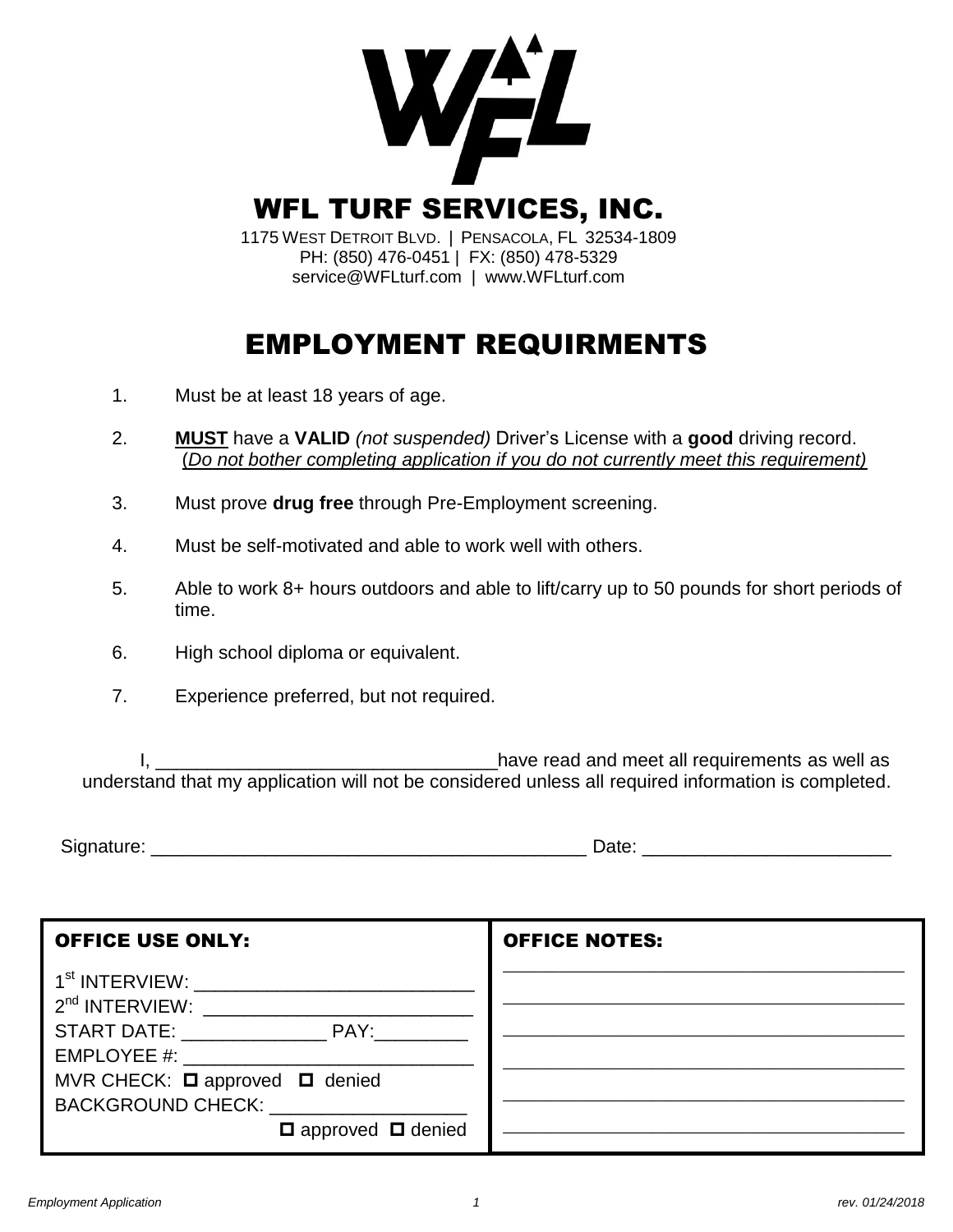

### EMPLOYMENT APPLICATION

#### **PERSONAL INFORMATION** *Fields marked with \* are required.*

| Name*:<br>Legal First                                                                                                                | Date of Birth*: Y Y / Y Y / Y Y                                              |  |
|--------------------------------------------------------------------------------------------------------------------------------------|------------------------------------------------------------------------------|--|
| Middle                                                                                                                               | Last<br>Suffix                                                               |  |
|                                                                                                                                      | $DL#$ *:                                                                     |  |
|                                                                                                                                      | State Licensed In*:                                                          |  |
|                                                                                                                                      |                                                                              |  |
| E-mail Address:                                                                                                                      |                                                                              |  |
| Cell Number:<br><u> 1980 - Johann Barn, mars eta bainar eta bainar eta baina eta baina eta baina eta baina eta baina eta baina e</u> | Phone Number*:                                                               |  |
|                                                                                                                                      |                                                                              |  |
| Date Available:                                                                                                                      | <b>Salary Desired:</b><br><u> 1989 - John Stone, Amerikaansk politiker (</u> |  |
| <b>EDUCATION-*</b>                                                                                                                   |                                                                              |  |
|                                                                                                                                      | Graduate? $\bigcirc$ Y or $\bigcirc$ N Year:                                 |  |
| High School                                                                                                                          |                                                                              |  |
| Major / Area of Study / Degree                                                                                                       | GED: $\Box$ Y $\Box$ N or $\Box$ n/a Year:                                   |  |
| Vocational/Tech                                                                                                                      | Graduate? OY or ON<br>Year:                                                  |  |
| Major / Area of Study / Degree                                                                                                       | Graduate? O Y or O N<br>Year:                                                |  |
| College                                                                                                                              | ◯ Currently Enrolled<br>GPA:                                                 |  |
| Major / Area of Study / Degree                                                                                                       |                                                                              |  |
| <b>Special Achievements:</b>                                                                                                         |                                                                              |  |
|                                                                                                                                      |                                                                              |  |

#### **EXPERIENCE**

| Machinery/Equipment/Other: |  |
|----------------------------|--|
|                            |  |
|                            |  |
|                            |  |

#### **MEDICAL\***

Do you have any medical conditions which might interfere with the ability to do your job? If so, please explain:

Smoker OY or ON

Are you currently taking medication for any medical condition? If so, please explain: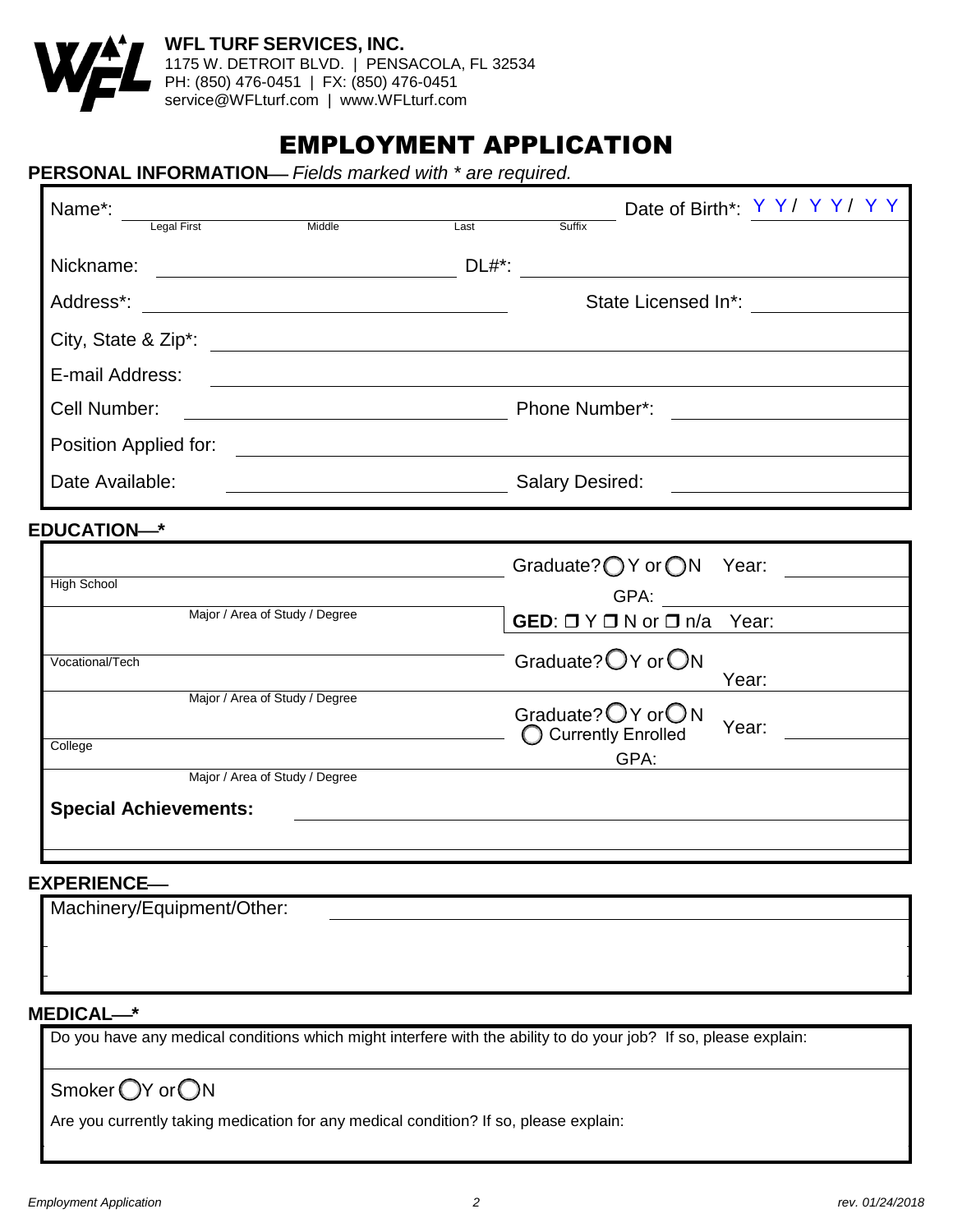#### **RECORD\***

Have you ever been convicted of a crime?  $\bigcirc$  Y or  $\bigcirc$  N If so, please explain:

#### **EMPLOYMENT HISTORY** beginning with your most recent/current *(must complete even if attaching resume)*

| Employer:                                                                                                                          | Dates: M M / Y Y Y Y M M / Y Y Y Y                                                                                                                                                                                                                                                                                                                                           |
|------------------------------------------------------------------------------------------------------------------------------------|------------------------------------------------------------------------------------------------------------------------------------------------------------------------------------------------------------------------------------------------------------------------------------------------------------------------------------------------------------------------------|
| Address:<br><u> 1989 - Johann Stoff, deutscher Stoffen und der Stoffen und der Stoffen und der Stoffen und der Stoffen und der</u> | Position:<br><u> 1989 - Andrea Station Books, amerikansk politik (</u>                                                                                                                                                                                                                                                                                                       |
| City, State & Zip:                                                                                                                 | <u> 1989 - Johann Stoff, deutscher Stoffen und der Stoffen und der Stoffen und der Stoffen und der Stoffen und der</u>                                                                                                                                                                                                                                                       |
| Contact:                                                                                                                           |                                                                                                                                                                                                                                                                                                                                                                              |
| Reason for Leaving:<br><u> 1980 - Andrea Station, amerikansk politik (d. 1980)</u>                                                 |                                                                                                                                                                                                                                                                                                                                                                              |
| Employer:                                                                                                                          | Dates: M M / Y Y Y Y - M M / Y Y Y Y                                                                                                                                                                                                                                                                                                                                         |
| Address:                                                                                                                           | Position:<br><u> 1989 - Andrea Station Books, amerikansk politik (</u>                                                                                                                                                                                                                                                                                                       |
| City, State & Zip:                                                                                                                 | <u> 1989 - Andrea State Barbara, amerikan personal di sebagai personal di sebagai personal di sebagai personal di</u>                                                                                                                                                                                                                                                        |
| Contact:<br><u> 1989 - Johann Barn, mars eta bainar eta baina eta baina eta baina eta baina eta baina eta baina eta baina e</u>    |                                                                                                                                                                                                                                                                                                                                                                              |
| Reason for Leaving:                                                                                                                | per - select one -<br>Wage: when the contract of the contract of the contract of the contract of the contract of the contract of the contract of the contract of the contract of the contract of the contract of the contract of the contract of the<br><u> 1989 - Andrea Barbara, poeta esperanto-poeta esperanto-poeta esperanto-poeta esperanto-poeta esperanto-poeta</u> |
|                                                                                                                                    |                                                                                                                                                                                                                                                                                                                                                                              |
| Employer:                                                                                                                          | Dates: M M / Y Y Y Y - M M / Y Y Y Y                                                                                                                                                                                                                                                                                                                                         |
| Address:<br><u> 1989 - Johann Barn, fransk politik amerikansk politik (</u>                                                        | Position:                                                                                                                                                                                                                                                                                                                                                                    |
| City, State & Zip:                                                                                                                 | <u> 1989 - Johann Stoff, deutscher Stoffen und der Stoffen und der Stoffen und der Stoffen und der Stoffen und der</u>                                                                                                                                                                                                                                                       |
| Contact:                                                                                                                           | <b>Phone Number:</b>                                                                                                                                                                                                                                                                                                                                                         |
| Reason for Leaving:                                                                                                                | per - select one -<br>Wage:                                                                                                                                                                                                                                                                                                                                                  |
| Employer:                                                                                                                          | Dates: M M / Y Y Y Y - M M / Y Y Y Y                                                                                                                                                                                                                                                                                                                                         |
| Address:                                                                                                                           | Position:                                                                                                                                                                                                                                                                                                                                                                    |
| City, State & Zip:                                                                                                                 |                                                                                                                                                                                                                                                                                                                                                                              |
| Contact:                                                                                                                           | Phone Number:                                                                                                                                                                                                                                                                                                                                                                |